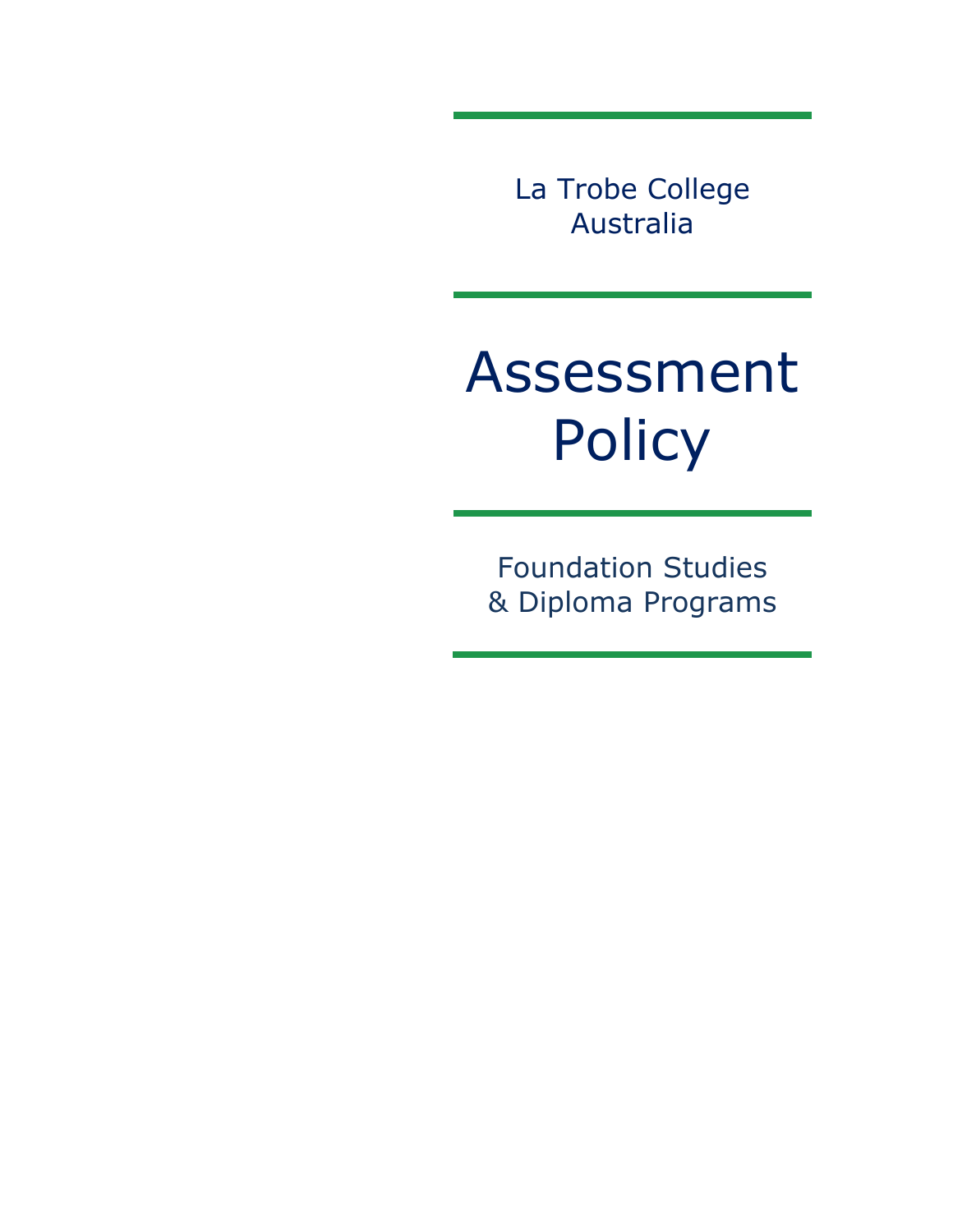## **Contents**

| 1.0                                  |        |  |  |  |
|--------------------------------------|--------|--|--|--|
| 1.1<br>1.2<br>1.3<br>1.4             | 1.4.1  |  |  |  |
|                                      | 1.4.2  |  |  |  |
|                                      | 1.4.3  |  |  |  |
|                                      | 1.4.4  |  |  |  |
| 1.5<br>1.6<br>1.7                    | 1.7.1  |  |  |  |
|                                      | 1.7.2  |  |  |  |
|                                      | 1.7.3  |  |  |  |
|                                      | 1.7.4  |  |  |  |
|                                      | 1.7.5  |  |  |  |
| 1.8<br>1.9<br>1.10<br>1.11<br>1.13.1 |        |  |  |  |
|                                      | 1.13.2 |  |  |  |
| 2.0                                  |        |  |  |  |
| 3.0                                  |        |  |  |  |
| 4.0                                  |        |  |  |  |
| 4.1                                  | 4.1.1  |  |  |  |
| 4.2                                  | 4.2.1  |  |  |  |
|                                      | 4.2.2  |  |  |  |
| 4.3<br>4.4                           |        |  |  |  |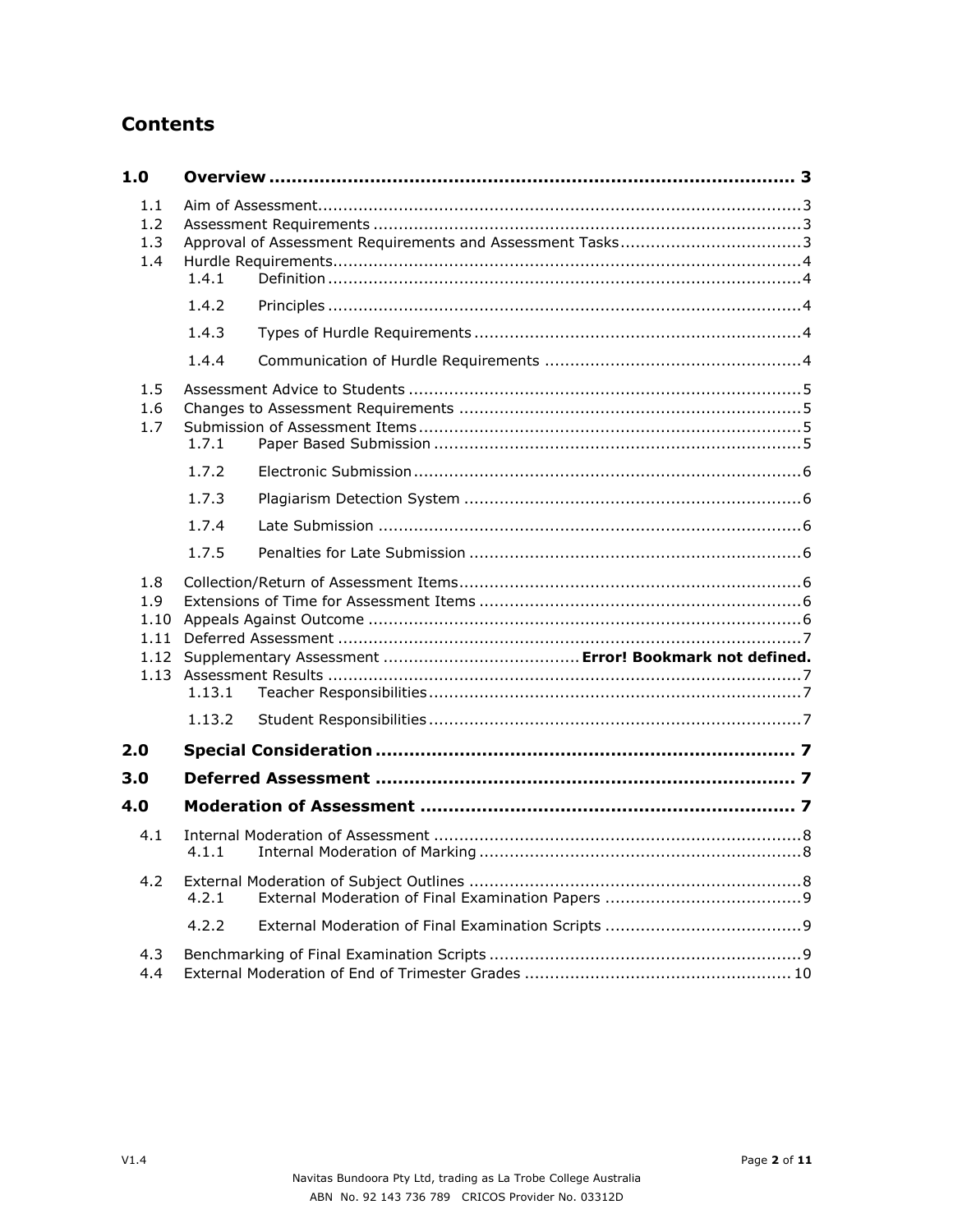## <span id="page-2-0"></span>**1.0 Overview**

Assessment is the process of forming a judgment about the quality and extent of student achievement or performance, and therefore a judgment about the learning itself. Assessment shapes the learning that takes place, that is, what students learn and how they learn it, and should reflect closely the purposes and aims of the subject. This policy applies to all students enrolled in the Diploma, Foundation Studies and non-award courses offered at La Trobe College Australia.

## <span id="page-2-1"></span>**1.1 Aim of Assessment**

The aims of assessment include:

- **EXED** Improving the quality of the curriculum (subjects and courses);
- Evaluating the effectiveness of the teaching process and facilitating continuous improvement;
- **EXEDENT** Improving and promoting subsequent learning through feedback that is clear, informative, timely and relevant;
- Promoting student engagement and understanding to encourage a desire for lifelong learning;
- forming a judgment about the quality and extent of student achievement or performance;
- **EXECT** Formally certifying achievements for external audiences; and
- **EXECOUNTER ACCOUNTED UNIVERSITY, accrediting bodies, employers and the wider community.**

Assessment methods may take a variety of forms: the key criterion for choice among methods should be appropriateness to the learning outcomes. Assessment should be criteria based rather than norm referenced, and may include individual or collaborative achievement or both. The requirements for learner success should be made clear, and the overall strategy should be to develop in students the ability to evaluate the quality of their own work in order to equip them to function as professionals with a commitment to life-long learning.

Assessment practices within La Trobe College Australia are based on the general principles of criteria based assessment. These are that the desired learning outcomes for a subject are clearly specified; assessment tasks are designed to indicate progress towards the desired learning outcomes; and the assessment grade is a measure of the extent to which the learning outcomes have been achieved. The standard of performance that is required for the award of a particular grade is a judgment that is based on the professional expertise of the various staff who contribute to the assessment process and is informed by experience with accepted standards, including, where appropriate, standards in other institutions. There is no pre-determined distribution of grades as the outcome of assessing a group of students.

## <span id="page-2-2"></span>**1.2 Assessment Requirements**

Student learning is gradual and cumulative, with qualitative changes taking place throughout the process. For this reason, the assessment requirements for a subject should enable the teaching staff to engage in both formative and summative assessment. Formative assessment is designed to provide students with feedback and does not contribute to the final mark and grade. Summative assessment does contribute to the final mark and grade. Some forms of summative assessment may also be formative. The academic staff member responsible for a subject exercises their professional judgment in using a variety of methods that are relevant, valid, fair and appropriate to the aims and objectives of the subject.

## <span id="page-2-3"></span>**1.3 Approval of Assessment Requirements and Assessment Tasks**

The assessment requirements and assessment tasks for a subject are documented in the submission for approval of the Subject Outline. In approving the Subject Outline, either the La Trobe University Coordinator for Diploma level subjects or the La Trobe College Australia Academic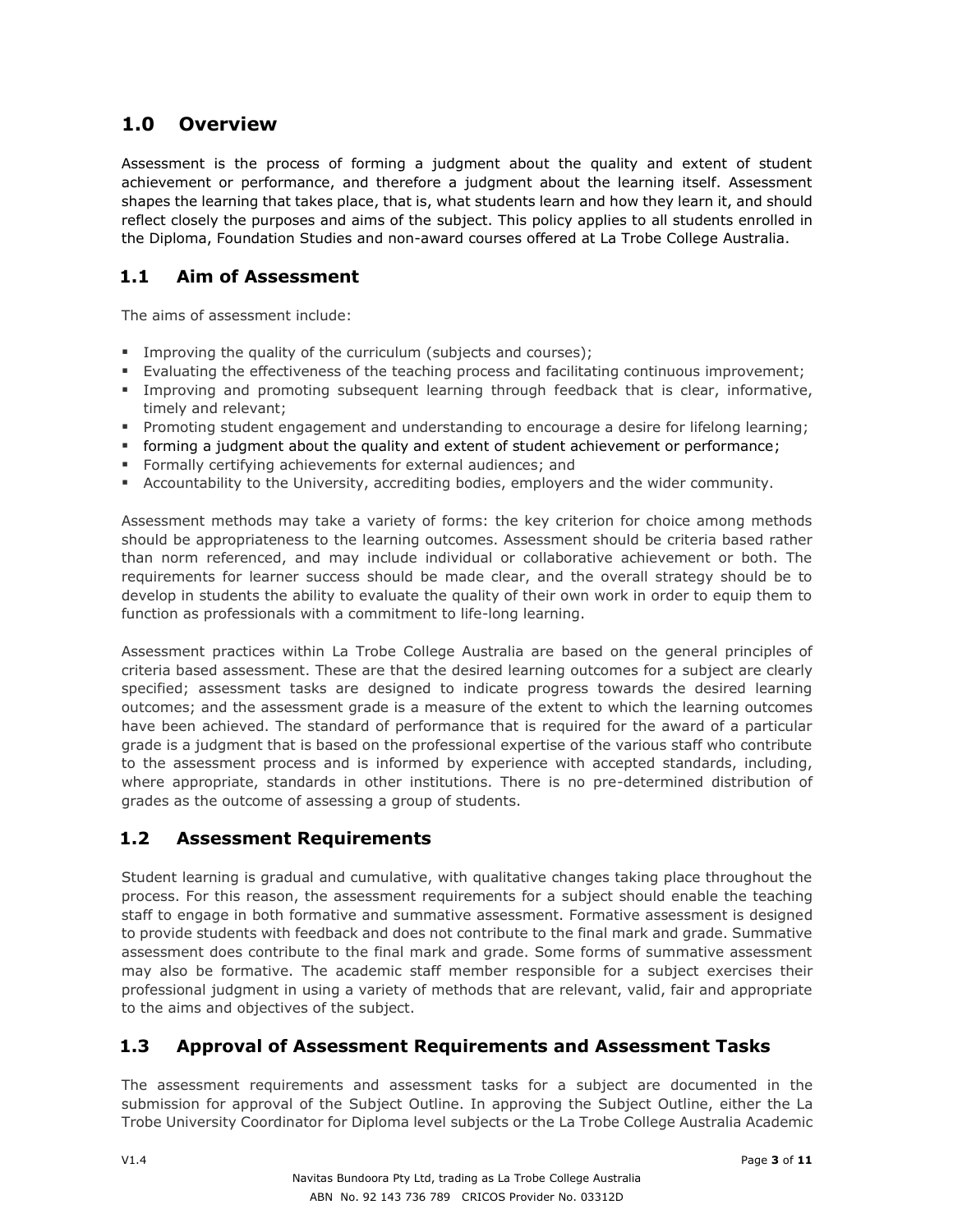Director for Foundation Studies subjects will consider the relationship between the assessment methods and the learning outcomes expected for the subject.

The range of assessment tasks to be performed by students and the expected learning outcomes for the subjectwill be specified in the Subject Outline and should be discussed with students at appropriate times throughout the trimester.

#### <span id="page-3-0"></span>**1.4 Hurdle Requirements**

## <span id="page-3-1"></span>**1.4.1 Definition**

A hurdle requirement within a subject is a compulsory piece or part of a subject that must be met in order for a student to be eligible to receive a 'pass' grade.

Students may be asked to carry out tasks, in class or out, and be provided with feedback as part of the ongoing teaching/learning process. Such activities only constitute a hurdle requirement if a penalty will be imposed for not completing them or reaching the required level of proficiency, that is, the student will fail the subject if they do not complete the activity or reach the required level.

## <span id="page-3-2"></span>**1.4.2 Principles**

As with all assessment requirements and assessed tasks, hurdle requirements should:

- a) Clearly be related to the objectives/learning outcomes of the subject;
- <span id="page-3-3"></span>b) Consider equity issues and students' varying circumstances.

#### **1.4.3 Types of Hurdle Requirements**

There are a variety of assessment hurdles, conditions for passing a subject other than the overall mark, which may be built into the assessment of the learning outcomes of the subject, including:

- A requirement to achieve a minimum mark for a particular assessment task and a total of more than at least 50 marks overall in order to pass a subject. For example, students may be required to gain a minimum of 40% on a final examination in order to pass a subject. If a student fails to gain 40% in the final examination they will fail the subject, no matter how small a proportion of the overall mark it comprises.
- A requirement to pass both a practical and theory component and have a total of at least 50 marks overall in order to pass a subject.
- A requirement to submit all assessment tasks and a total of at least 50 marks overall in order to pass a subject. For example, students may be required to at least attempt all assessment items such as an oral presentation, an essay and a final examination, in order to pass a subject.

#### <span id="page-3-4"></span>**1.4.4 Communication of Hurdle Requirements**

Where students are required to pass all assessment items, or a particular assessment item, in order to pass a subject, this must be clearly specified in the Subject Outline.

Attendance cannot be required in order to pass a subject without either the approval of the La Trobe University Coordinator for Diploma level subjects or the La Trobe College Australia Academic Director for Foundation Studies level subjects approval. Where approval has been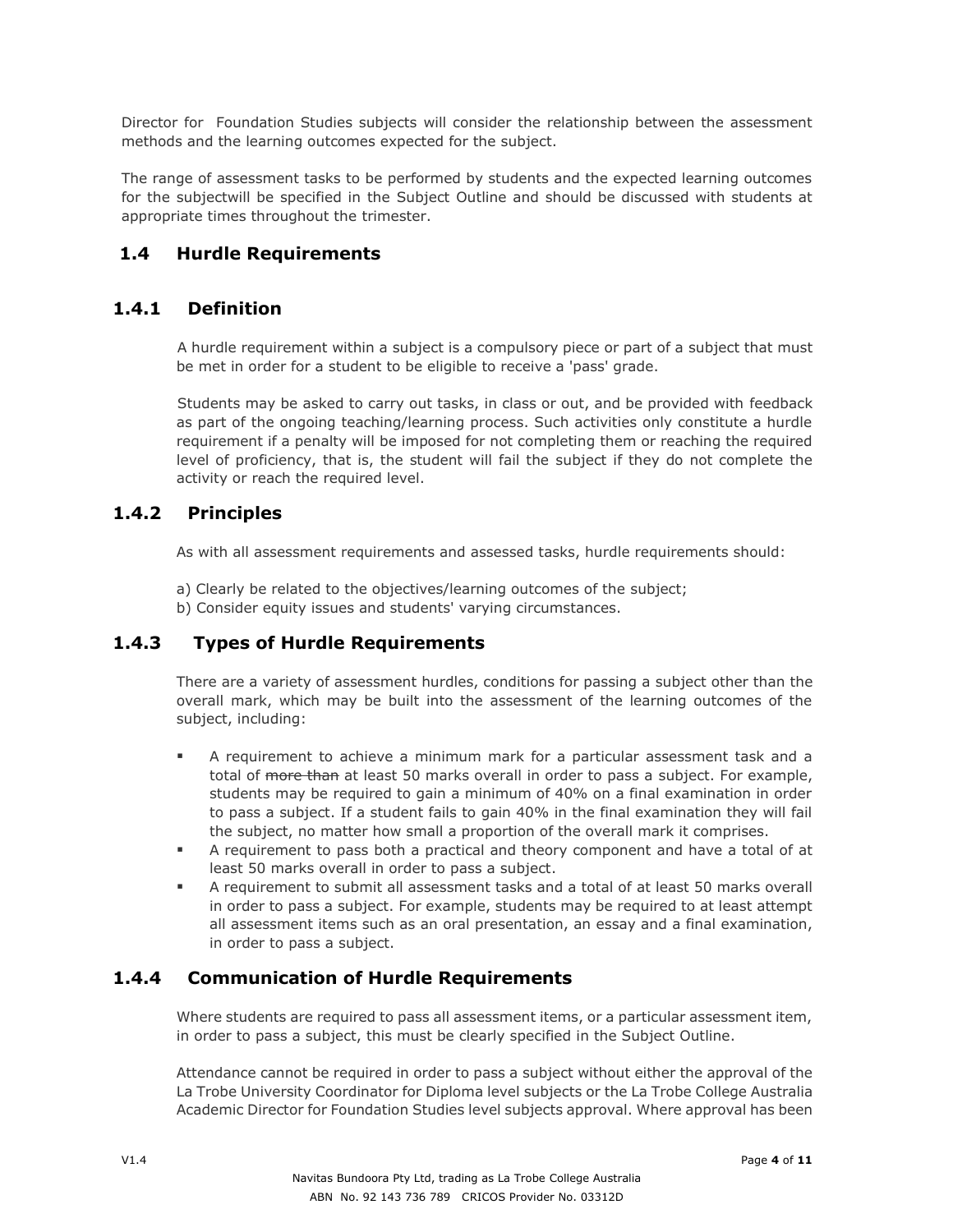given this must be clearly set out in the Subject Outline distributed in week 1 of trimester.

#### <span id="page-4-0"></span>**1.5 Assessment Advice to Students**

All teaching staff within La Trobe College Australia are required to provide students with the approved Subject Outline which states the assessment requirements for the subject, including the due dates of assessment items and relevant characteristics such as word lengths for essays and duration for examinations. The Subject Outline must state the criteria against which individual assessment items are judged and their relative weighting. The Subject Outline must also indicate the way in which individual assessment items are combined to give an overall grade.

The Subject Outline must be provided to students before any assessments are due and available on the LMS prior to the commencement of a study period. All teaching staff members should ensure that students are advised of the location of the Subject Outlines at the commencement of the subject.

Where a student enrols in a subject after the commencement of teaching or for whatever reason is not present when students are given information concerning the assessment requirements of the subject, it is the student's responsibility to locate the information.

## <span id="page-4-1"></span>**1.6 Changes to Assessment Requirements**

Proposals to alter the assessment requirements of a subject should be made by the relevant La Trobe College Australia Academic Coordinator by lodging a revised Subject Outline to either the La Trobe University Coordinator for Diploma level subjects or the La Trobe College Australia Academic Director for Foundation Studies level subjects. Proposals for the alteration of assessment should be lodged before the next planned offering of the subject.

The La Trobe University Coordinator or the La Trobe College Australia Academic Director will then determine whether the proposed change to the assessment requirements is consistent with the originally approved assessment requirements and its relationship to learning outcomes and its overall demands on the students.

Changes to assessment requirements will not normally be considered during a trimester, however, in exceptional circumstances, the La Trobe University Coordinator or the La Trobe College Australia Academic Director may approve a variation of detail in the assessment requirements of a subject, providing the relationship between the assessment methods and the learning outcomes expected for the subject are maintained. If change to the published assessment requirements occurs during the course of a trimester students will be notified in written and/or electronic form of the change.

## <span id="page-4-2"></span>**1.7 Submission of Assessment Items**

The method of submission of an assessment item will be communicated in the instructions of the assessment.

## **1.7.5 Paper Based Submission**

<span id="page-4-3"></span>A La Trobe College Australia Assignment Cover Sheet may be required to be completed and signed by all students involved in completing group assignments.

It is the responsibility of each student to keep an electronic copy of their assignment.

The submission of bulky assignments including models should be submitted as advised by the La Trobe College Australia teacher. Assignment cover sheets may be required to be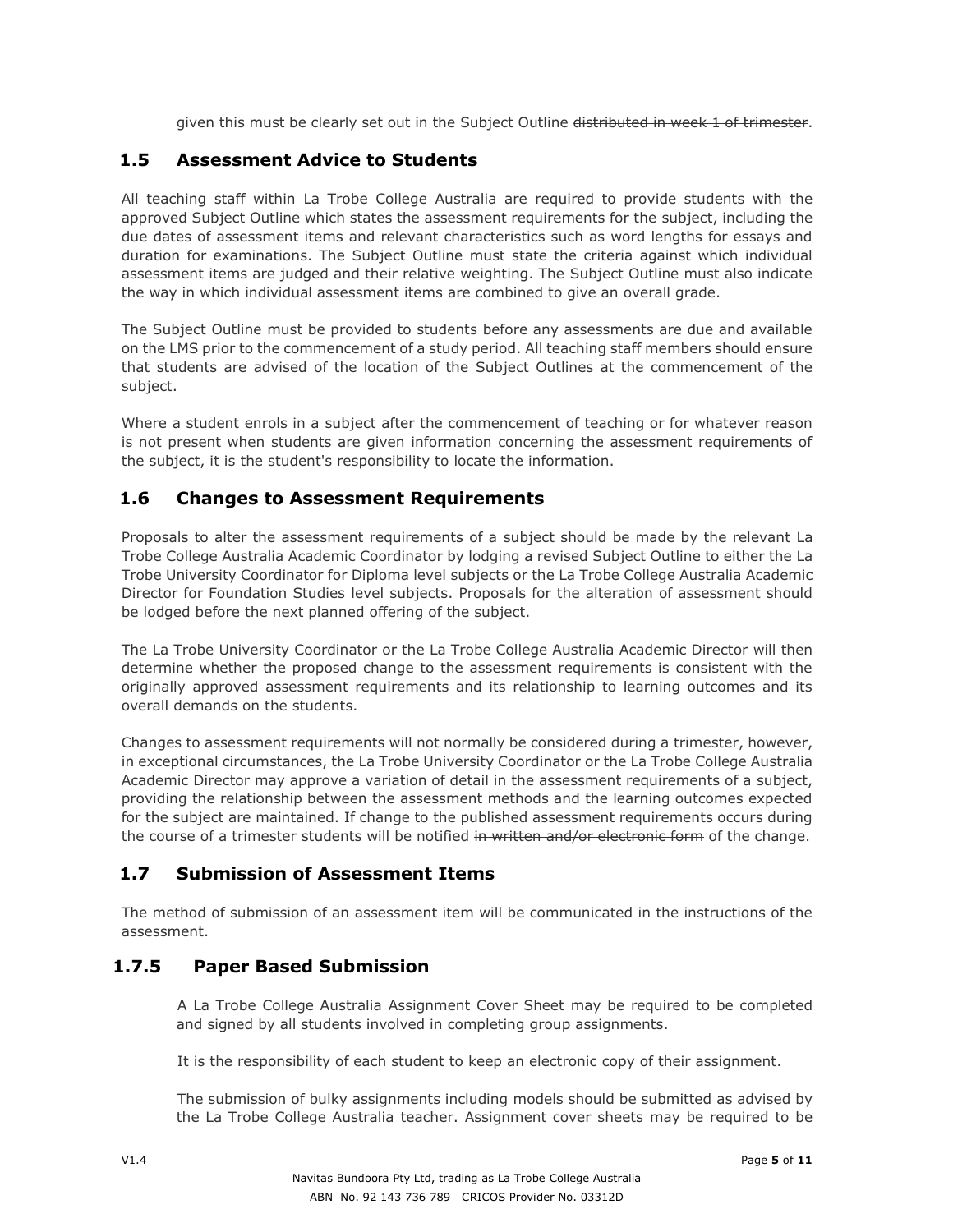<span id="page-5-0"></span>completed, signed and attached to these assignments.

#### **1.7.6 Electronic Submission**

To submit an assignment electronically students must use the LMS.

Assignments submitted electronically must be in a file format acceptable by the LMS.

When submitting assignments using the LMS, students are acknowledging that they have read, understood and accepted La Trobe College Australia's policy on academic misconduct, and that they are fully aware of the consequences of cheating and plagiarism, including a mark of zero (0) or a reduced mark for this subject or other relevant penalties.

## **1.7.7 Plagiarism Detection System**

<span id="page-5-1"></span>In many subjects, La Trobe College Australia will also use a plagiarism detection system to electronically scan assessments submitted by students. This tool allows teachers to compare assessment items of students in order to identify instances where work has been copied from another source without appropriate referencing

#### <span id="page-5-2"></span>**1.7.8 Late Submission**

<span id="page-5-3"></span>Failure to submit an item of assessment by the due date without an application for extension of time from the appropriate subject teacher may incur a penalty.

#### **1.7.9 Penalties for Late Submission**

Assessments submitted after the due date may be penalised 5% of the TOTAL marks available for assessment (not the grade awarded to the student) for each day the assessment is late.

Weekends and public holidays are not counted in the determination of the penalty for late submission.

#### <span id="page-5-4"></span>**1.8 Collection/Return of Assessment Items**

Assessment feedback will be returned withing 14 working days of the submission date of the item.

All uncollected physical assignments will be destroyed at the end of week two of the following trimester.

All marked assignments should be kept until a final grade is awarded for the subject.

#### <span id="page-5-5"></span>**1.9 Extensions of Time for Assessment Items**

Before the due date a student may submit a written request to their teacher for an extension of time for the submission of an assessment item on the grounds of serious illness, accident, disability, bereavement or other exceptional circumstances. Applications must be accompanied by valid supporting documentation.

## <span id="page-5-6"></span>**1.10 Appeals Against Outcome**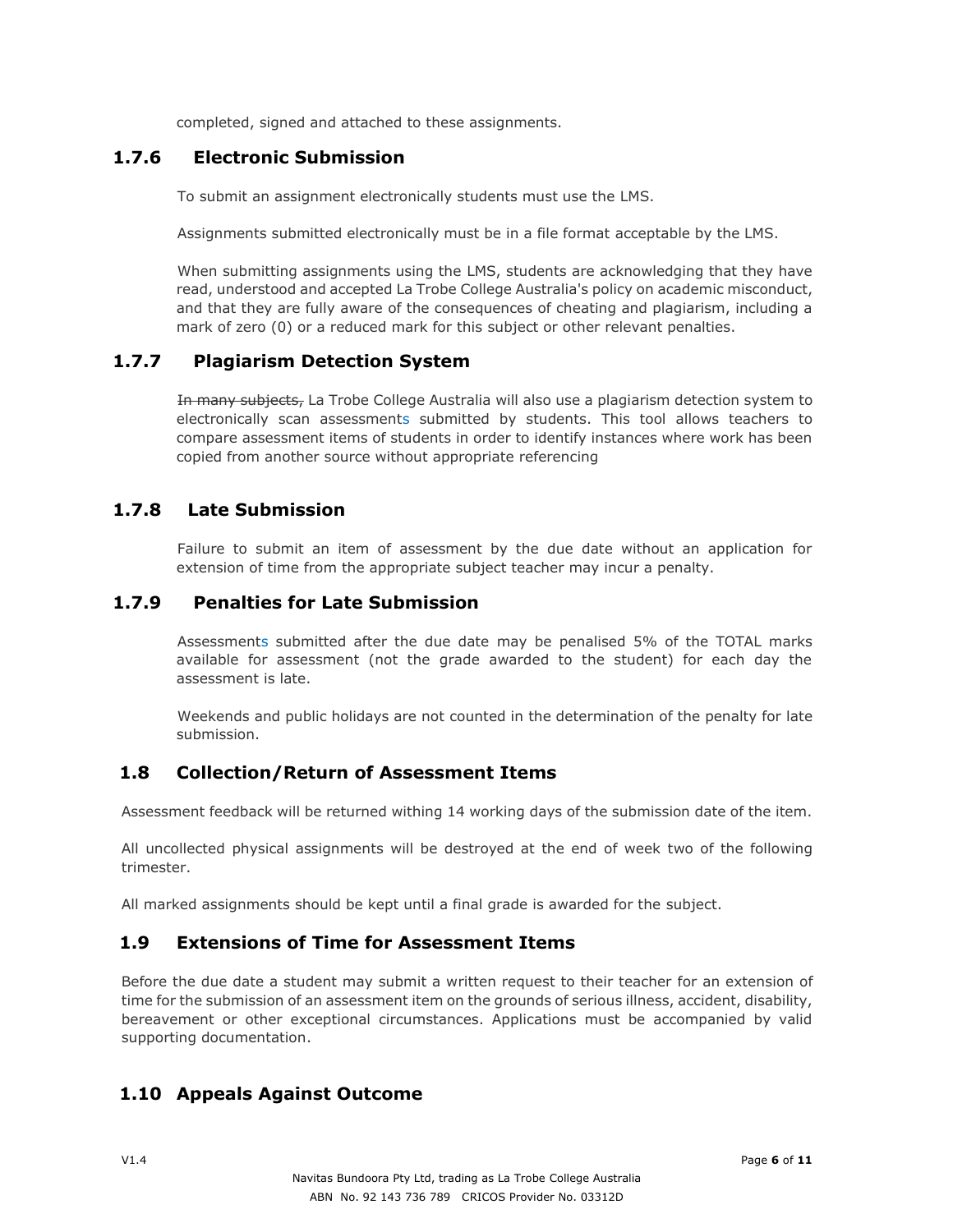Students who feel that their case for extension has been unjustly considered by their teacher may appeal the decision under the provisions of the Student Grievance Policy.

### <span id="page-6-0"></span>**1.11 Deferred Assessment**

A student may apply for deferred assessment if they were prevented from undertaking an assessment item, such as an examination, test, quiz, seminar presentation, or other assessment items scheduled for a particular date, on the grounds of serious illness, accident, disability, bereavement, or other exceptional circumstances.

Please refer to the La Trobe College Australia Special Consideration and Deferred Assessment Policy for further information.

#### <span id="page-6-2"></span><span id="page-6-1"></span>**1.12 Assessment Results**

#### **1.12.10Teacher Responsibilities**

During the trimester, individual teachers to communicate their evaluations of individual assessment items to students with reference to the criteria against which performance has been assessed. All teachers are expected to communicate the marks awarded for assessment items completed within trimester to students who are enrolled in their class within fourteen (14) days of student submission using the LMS.

#### <span id="page-6-3"></span>**1.12.11Student Responsibilities**

Students of La Trobe College Australia will be able to access their results for within trimester assessment items through the LMS within fourteen (14) days of due date for the assessment item.

It is a student's responsibility to monitor their academic performance throughout the trimester and seek assistance from relevant La Trobe College Australia staff. La Trobe College Australia may provide a warning to students whose marks within a trimester are such that the student is at risk of receiving a failing grade if their academic performance fails to improve.

## <span id="page-6-4"></span>**2.0 Special Consideration**

See Special Consideration and Deferred Assessment Policy.

#### <span id="page-6-5"></span>**3.0 Deferred Assessment**

See Special Consideration and Deferred Assessment Policy

## <span id="page-6-6"></span>**4.0 Moderation of Assessment**

La Trobe College Australia undertakes internal and external moderation processes as a quality assurance mechanism to ensure validity and reliability of expected learning outcomes, assessment tasks, marking criteria and final grades.

Internal moderation is designed to ensure that teaching staff within subjects are making consistent and accurate assessment decisions in accordance with the criteria defined for the assessment item.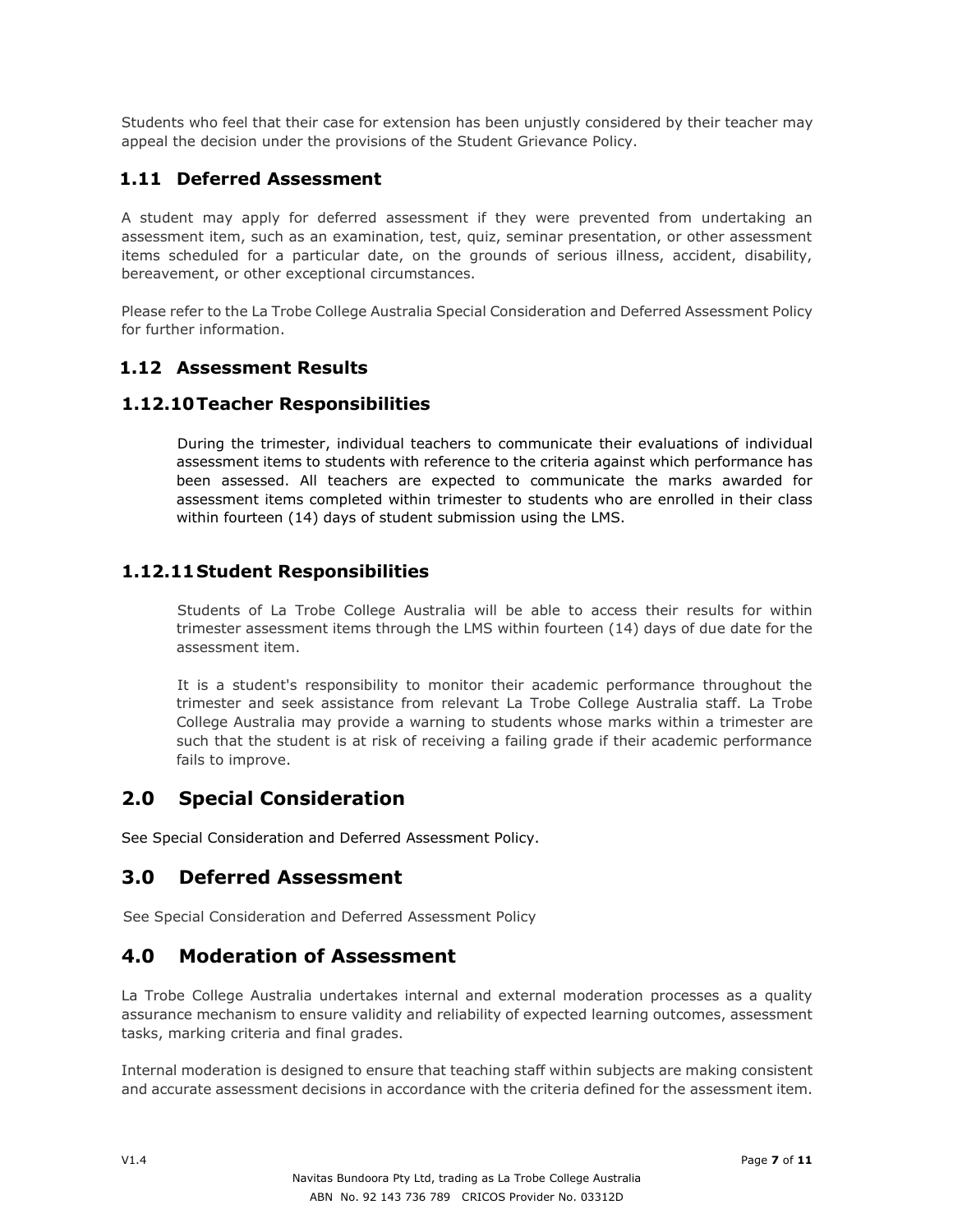La Trobe College Australia also undertakes extensive external moderation with La Trobe University to verify the validity of assessment instruments and reliability of assessment decisions.

As an overriding principle, La Trobe College Australia Academic Coordinators in Melbourne liaise regularly with their counterparts in Sydney to ensure that La Trobe College Australia remains abreast of subject developments and changes in curriculum and learning and teaching practices and to ensure consistency of practice with design, application and marking of assessment.

Moderation can also include feedback provided by other review avenues such as the Student Evaluation of subjects, and subject reviews undertaken by the relevant Course Committees.

## <span id="page-7-0"></span>**4.1 Internal Moderation of Assessment**

As part of the internal moderation of assessment, each Subject Coordinator ensures that a solutions guide and/or marking schema is developed enabling the teaching team to clarify assessment requirements and ensure consistency of expectations. Solutions and marking schema also provide a mechanism against which external moderators can review marking practices undertaken by La Trobe College Australia staff.

During each trimester, the teaching team for each subject meet to discuss the assessment tasks and the marking schema. The team also provides feedback on the schema where requirements are unclear or there is potential for a discrepancy around expectations.

#### **4.1.1 Internal Moderation of Marking**

<span id="page-7-1"></span>Where there are multiple markers involved in the marking of assessment items within a subject, internal moderation of both formative and summative assessment will occur prior to the publishing of marks. Moderation allows for scrutiny of all marks generated by the marking team in order to verify the appropriateness of the marking and also to bring a second judgement, particularly in relation to very good or very poor performance. Internal moderation may take the form of:

- Detailed and agreed upon marking criteria:
- **•** Detailed and agreed upon exam solutions;
- Cross or shared marking between classes;
- Double marking of at least all fails and double marking of a sample of other grades; and/or
- Any other suitable method that allows for the moderation of marks awarded within a team situation.

In team teaching situations, the La Trobe College Australia Academic

Coordinator/Academic Manager is initially responsible for examining the distribution of marks awarded by each of the markers. This process identifies where teachers are awarding marks outside of the average or general trend within in the subject. Where the Academic Coordinator/Academic Manager identifies a problem with a particular marker, they should discuss the situation with the relevant teaching staff member. Where the Academic Coordinator/Academic Manager discovers discrepancies without a valid explanation, they will consult the Academic Director to discuss the options that may be available.

## <span id="page-7-2"></span>**4.2 External Moderation of Subject Outlines**

La Trobe College Australia Diploma subjects largely mirror equivalent subjects designed and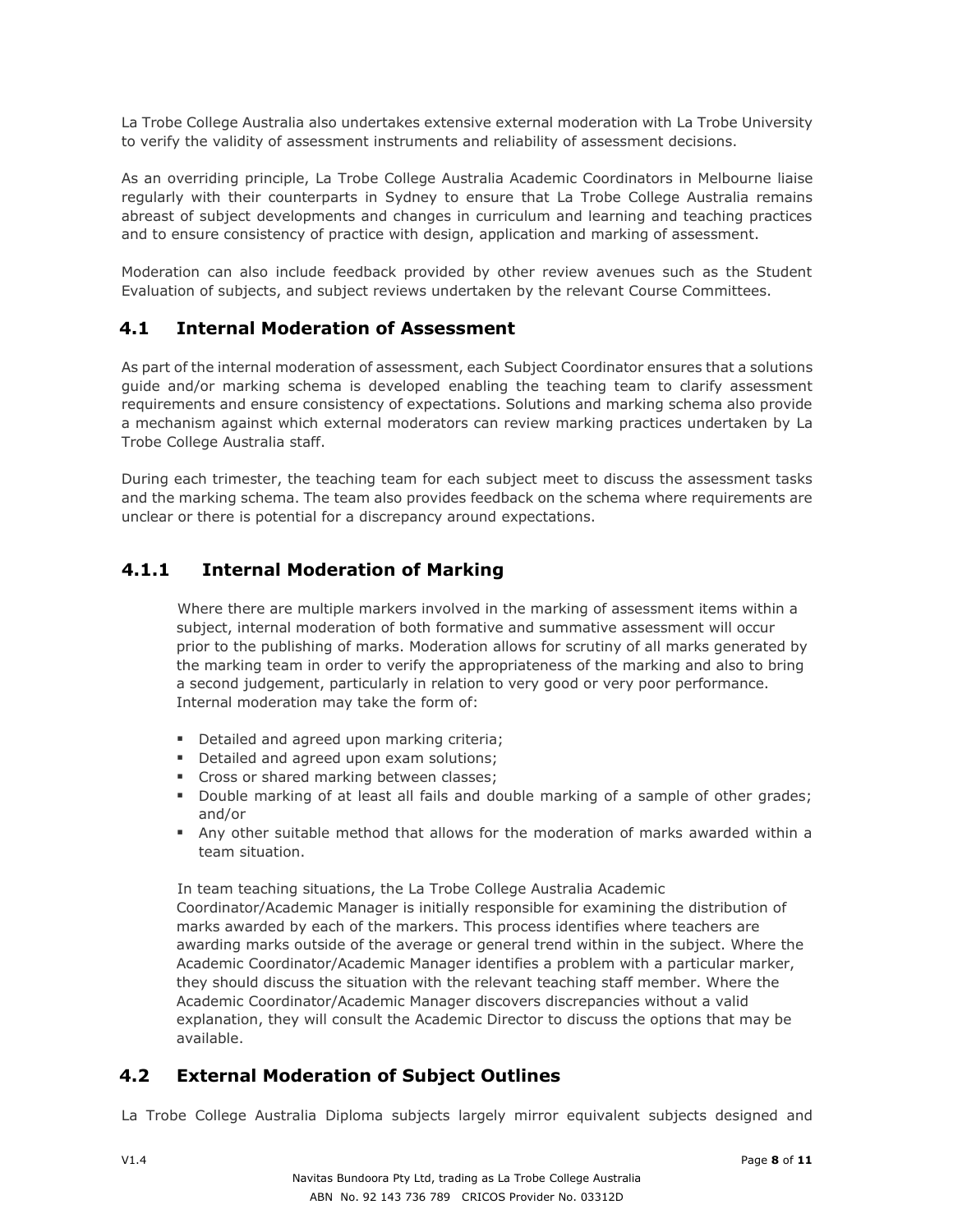delivered at La Trobe University and are therefore subject to curriculum design (content, assessment and delivery) principles as applied within the relevant College or School at La Trobe University. The reliability of assessment practices detailed within La Trobe College Australia subject outlines, as moderated by La Trobe University Course Coordinators is reviewed against relevant discipline and industry standards and expectations.

Foundation Studies subjects may be chosen to be benchmarked against other Navitas Colleges.

Assessment practices at La Trobe College Australia are also moderated by the relevant La Trobe College Australia Course Committee. The committee is provided with summaries of the learning outcomes, content, and assessment schedules and reviews of pass/fail rates and methods of moderation.

## <span id="page-8-0"></span>**4.2.2 External Moderation of Final Examination Papers**

Prior to the implementation of final diploma examinations each trimester, La Trobe College Australia Academic Coordinators send copies of proposed final examination papers to the relevant La Trobe University Course Coordinator. La Trobe University Course Coordinators undertake moderation of the examination paper and confirm the validity and reliability of the assessment instrument. Alternately, La Trobe College Australia is given a final examination paper by the partner University and recommendations for change are communicated to the relevant La Trobe University subject Coordinator.

#### **4.2.3 External Moderation of Final Examination Scripts**

<span id="page-8-1"></span>Each trimester, a minimum of a 10% sample of examination scripts across the spread of grades for two subjects from each Diploma delivered in that trimester is provided to the relevant La Trobe University Course Coordinator. These examination scripts are moderated to ensure comparability of marking standards between La Trobe College Australia and La Trobe University, and consistency within La Trobe College Australia.

This process involves a second marker from La Trobe University examining and verifying the marks of the original marker. Given that the second marker was not associated with the original marking of the examination, this process ensures consistency and fairness with the marking scheme both across lecturers within a course at La Trobe College Australia and in comparison to standards applied at La Trobe University.

La Trobe University Course Coordinators will liaise with the College Academic Coordinator to effect any necessary remarking of examination scripts or adjustment of grades to be awarded, prior to the release of grades, as a result of the moderation process.

## **4.2.4 External Moderation of Internal Assessments**

La Trobe University may additionally request moderation of internal assessment items.

## <span id="page-8-2"></span>**4.3 Benchmarking of Final Examination Scripts**

Each trimester a minimum of a 10% sample of final diploma examination scripts across all grades for the courses not moderated in that trimester is provided to the relevant La Trobe University Course Coordinator. These examination scripts are benchmarked to ensure comparability of marking standards between La Trobe College Australia and La Trobe University, and consistency within La Trobe College Australia.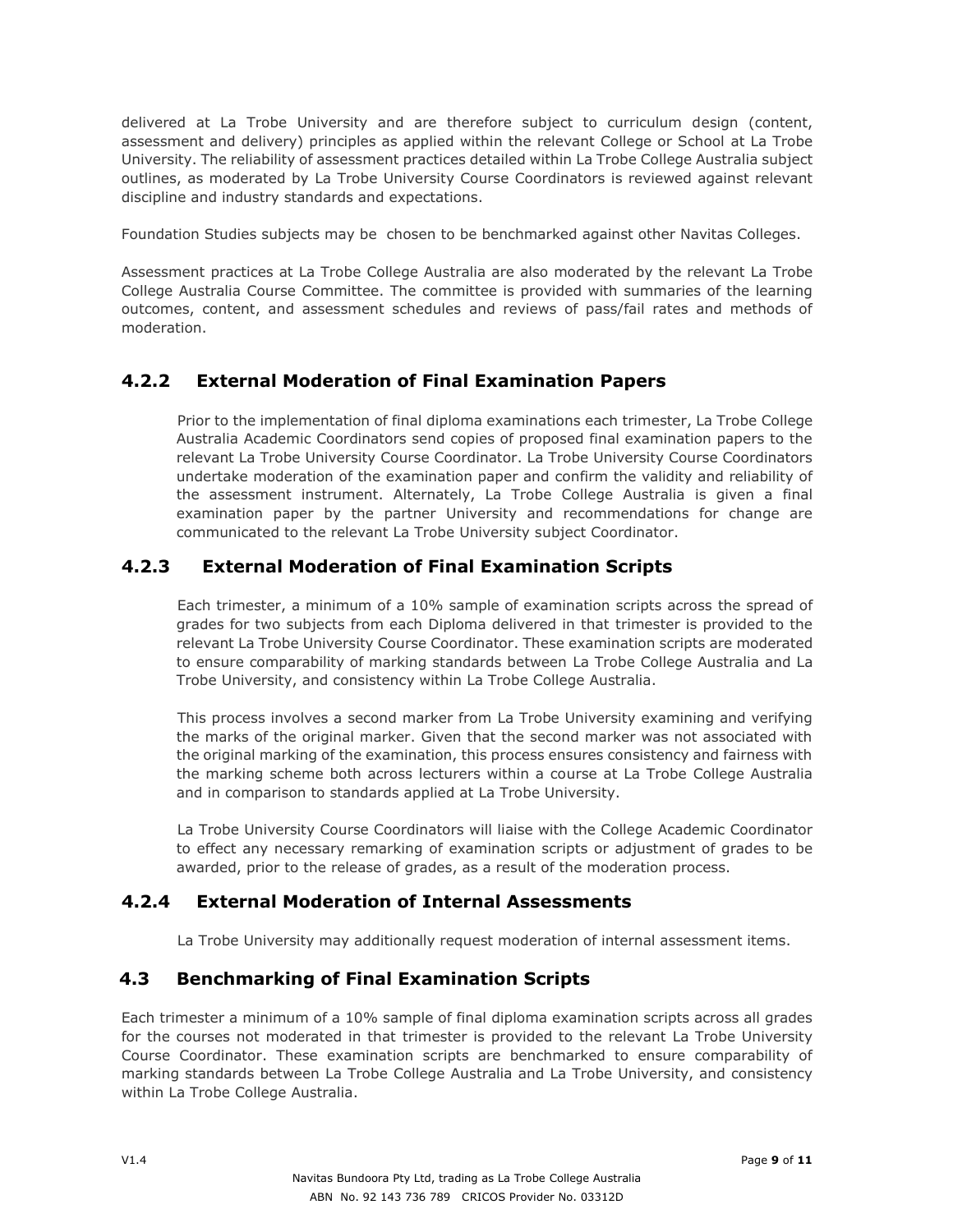La Trobe University Course Coordinators provide feedback to the La Trobe College Australia Academic Coordinator. The Academic Coordinator liaises with Course Coordinators to discuss possible modifications to assessment practices for future trimesters.

## <span id="page-9-0"></span>**4.4 External Moderation of End of Trimester Grades**

Prior to the release of results each trimester, the La Trobe College Australia Academic Review Committee meets to moderate final grades. The Committee membership includes the Academic Director, Academic Manager and Academic Coordinators.

Moderation of final trimester results involves the review of grades distributions to ensure final grades reflect the level of validity and reliability of assessment practices implemented within each course throughout the duration of the trimester.

The Academic Review Committee, as part of the moderation process, will undertake an evaluation of the spread of grades in order to assess whether the assessment tasks and interpretation of marking schema have been appropriate. As a result of this evaluation, the Academic Review Committee may amend grade distributions where anomalies are identified.

The Academic Review Committee reports to the Learning and Teaching committee who will review and analyse grading decisions.